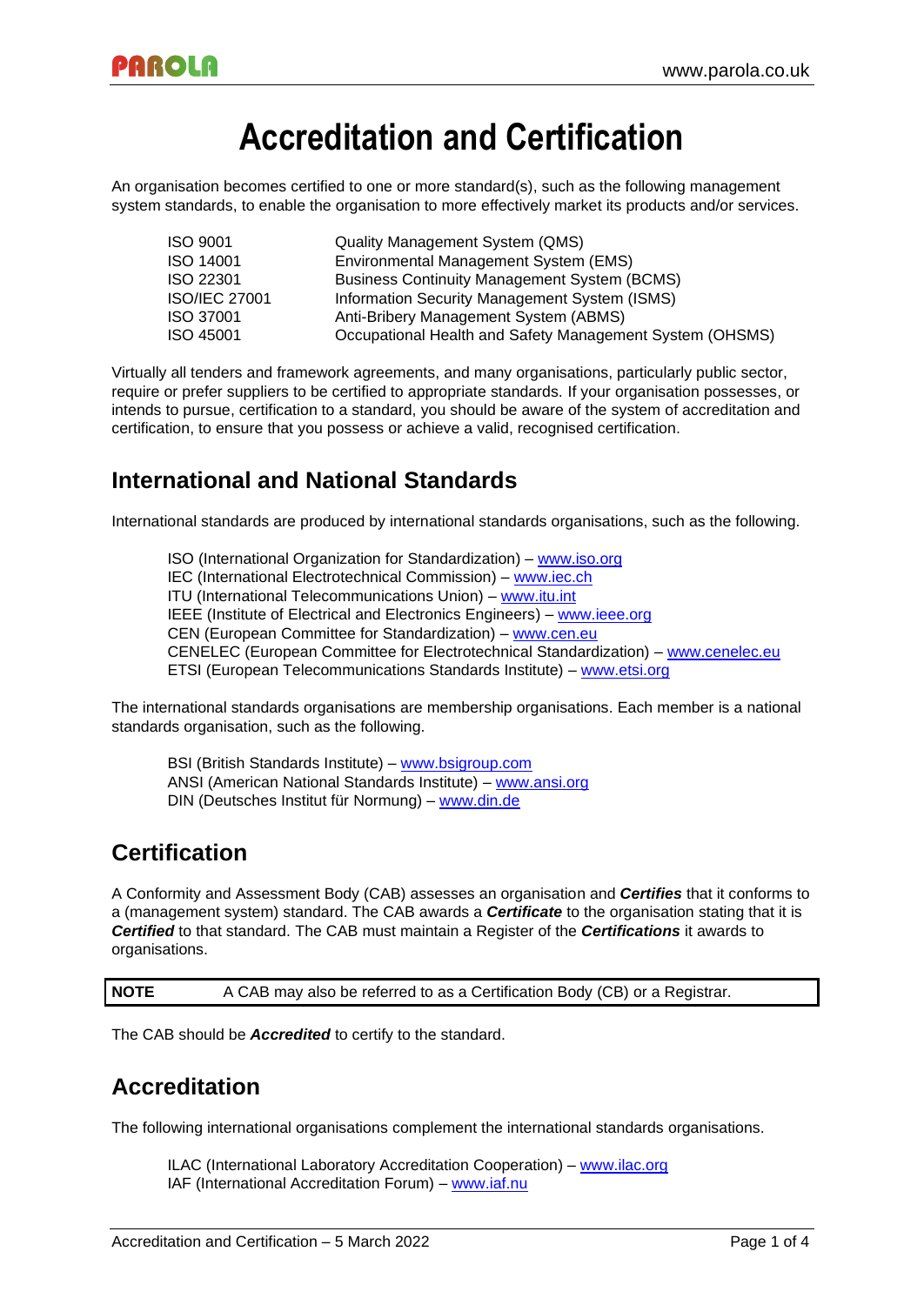ILAC and IAF are membership organisations, with two types of members. The first is an Accreditation Body (AB). The second is a Regional Association (of Accreditation Bodies). [These are detailed later.] Member ABs of **ILAC accredit Laboratories** to perform tests. Member ABs of **IAF accredit organisations, known as a Conformity Assessment Bodies**, to certify that organisations conform to standards. Member ABs participate in the IAF MLA and ILAC MRA, a Multi-Lateral Recognition Agreement, where each recognises the equivalence of other participants' accreditations to their own.

UKAS (United Kingdom Accreditation Service) [UK] – [www.ukas.com](http://www.ukas.com/) DAkkS (Deutsche Akkreditierungsstelle GmbH) [Germany] – [www.dakks.de](http://www.dakks.de/) COFRAC (Comite Francais d'Accreditation) [France] – [www.cofrac.fr](http://www.cofrac.fr/) ACCREDIA (Ente Italiano di Accreditamento) [Italy] – www [accredia.it](http://www.accredia.it/) Department of Standards Malaysia (Standards Malaysia) – [http://www.jsm.gov.my](http://www.jsm.gov.my/) KAN (Komite Akreditasi Nasional) [Indonesia] – [http://kan.or.id](http://kan.or.id/) INMetro Accreditation [Brazil] – <http://inmetro.gov.br/credenciamento>

Some countries, such as the U.S.A. and Japan, have more than one AB but most have only one. *The national government of each member state of the EU (European Union) and EFTA (European Free Trade Association) must designate one organisation as their national AB.*

## **Role of an Accreditation Body**

An AB must operate and perform *Accreditation* in accordance with the following standard.

#### ISO/IEC 17011

A member AB of ILAC assesses a laboratory and *Accredits* it (to authorise it) to test in accordance with a standard such as the following.

#### ISO/IEC 17025

A member AB of IAF assesses a CAB and *Accredits* it (to authorise it) to *Certify* to a specific standard. Specifically, with respect to certification to management system standards, an AB must ensure that a CAB conforms to the following auditing standard when it performs a certification audit, to assess whether a management system conforms to one or more management system standards.

#### ISO/IEC 17021-1

The AB must also ensure that the CAB conforms to applicable additional supplementary standards. The following stipulate required competences of auditors for specific types of management systems.

ISO/IEC 17021-2 [Environmental Management System (EMS)] ISO/IEC 17021-3 [Quality Management System (QMS)] ISO/IEC TS 17021-6 [Business Continuity Management System (BCMS)] ISO/IEC TS 17021-9 [Anti-Bribery Management System (ABMS)] ISO/IEC TS 17021-10 [Occupational Health and Safety Management System (OHSMS)]

Additionally, the IAF specifies the duration of audits for certification of a QMS (to ISO 9001), an EMS (to ISO 14001) and an OHSMS (to ISO 45001) in Mandatory Document MD5.

*[https://iaf.nu/en/iaf-documents/?cat\\_id=7](https://iaf.nu/en/iaf-documents/?cat_id=7)*

*[https://iaf.nu/iaf\\_system/uploads/documents/IAF\\_MD5\\_Issue\\_4\\_Version\\_2\\_11112019.pdf](https://iaf.nu/iaf_system/uploads/documents/IAF_MD5_Issue_4_Version_2_11112019.pdf)*

For certification to ISO/IEC 27001 the following standard stipulates audit requirements including required competences of auditors and durations of audits etc.

ISO/IEC 27006 [Information Security Management System (ISMS)]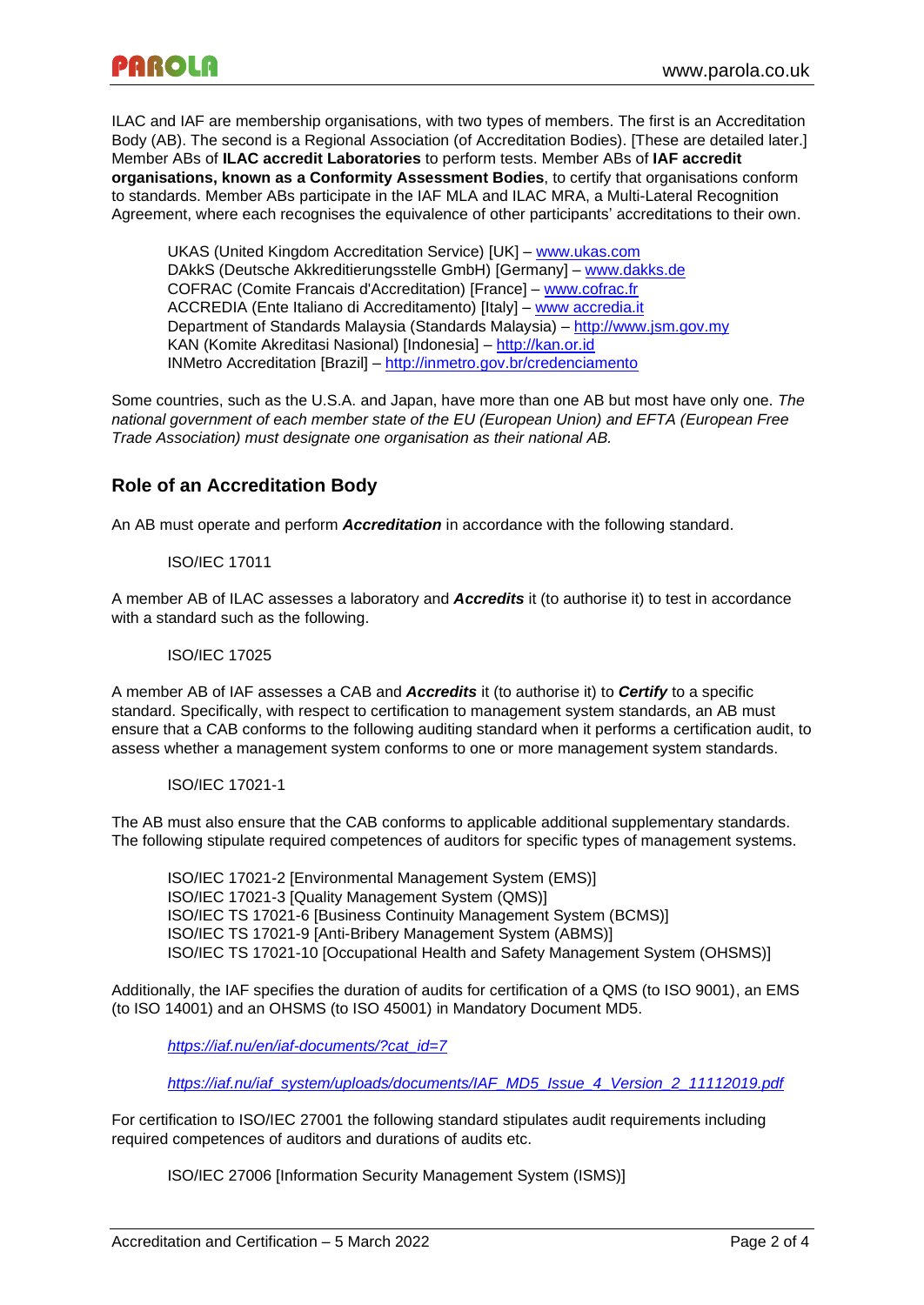### **Regional Associations (of Accreditation Bodies)**

ABs are full or associate members of one or more of the following regional associations.

EA (European co-operation for Accreditation) – [www.european-accreditation.org](http://www.european-accreditation.org/) IAAC (Inter American Accreditation Cooperation) – [www.iaac.org.mx](http://www.iaac.org.mx/) APAC (Asia Pacific Accreditation Cooperation) – [https://www.apac-accreditation.org](https://www.apac-accreditation.org/) ARAC (Arab Accreditation Cooperation) – [http://arac-accreditation.org](http://arac-accreditation.org/) AFRAC (African Accreditation Cooperation) – [www.intra-afrac.com](http://www.intra-afrac.com/) SADCA (Southern African Development Community Cooperation in Accreditation) – [www.sadca.org](http://www.sadca.org/)

**NOTE** The members of EA (European co-operation for Accreditation) include the designated ABs of the EU (European Union) and EFTA (European Free Trade Association).

The regional associations fulfil an important role. They manage the scope of accreditation of their member ABs. Each association operates a Multi-Lateral Recognition Agreement (MLA or MRA) and a peer review system, whereby some member ABs of the association periodically assess each member AB to determine if it has achieved or maintained the ability and competence to accredit organisations, in accordance with ISO/IEC 17011, to one or more accreditation standards, such as the following.

ISO/IEC 17021-1 ISO/IEC 17024

If a regional association determines that an AB is competent to accredit to one or more standards, it:

(1) Accepts the AB as a signatory to its Multi-Lateral Recognition Agreement (MLA or MRA);

(2) Designates the scope of the standards to which the AB can accredit.

All other signatory ABs of the regional association's Multi-Lateral Recognition Agreement (MLA or MRA) then accept accreditations by that AB to those designated standards.

For example, the USA has three ABs to provide accreditation to management system standards.

ANAB [\[http://www.anab.org\]](http://www.anab.org/) is a member of the IAAC and is a signatory to its MLA.

IAS [\[http://www.iasonline.org\]](http://www.iasonline.org/) is a member of APAC and is a signatory to its MLA.

UAF [\[http://uafaccreditation.org\]](http://uafaccreditation.org/) is member of APAC but is NOT yet a signatory to its MRA.

### **IAF Recognition of Signatory Status of Regional Associations**

Lastly, in this international structure, the IAF assesses the competence of each regional association to manage accreditation to individual standards and awards a signatory status to each regional association that designates its scope (of accreditation to specific standards) under the IAF MLA.

The following UKAS news item gives an example of an extension of scope of the EA to the IAF MLA.

<https://www.ukas.com/news/ukas-extends-iaf-signatory-status>

If a regional association accepts an AB as a signatory to its MLA or MRA, then the AB is also accepted as a signatory to the IAF MLA. The scope of its signatory status to the IAF MLA is limited by:

- (1) The scope of the signatory status of the regional association to the IAF MLA;
- (2) The scope of the signatory status of the AB to the regional association's MLA or MRA.